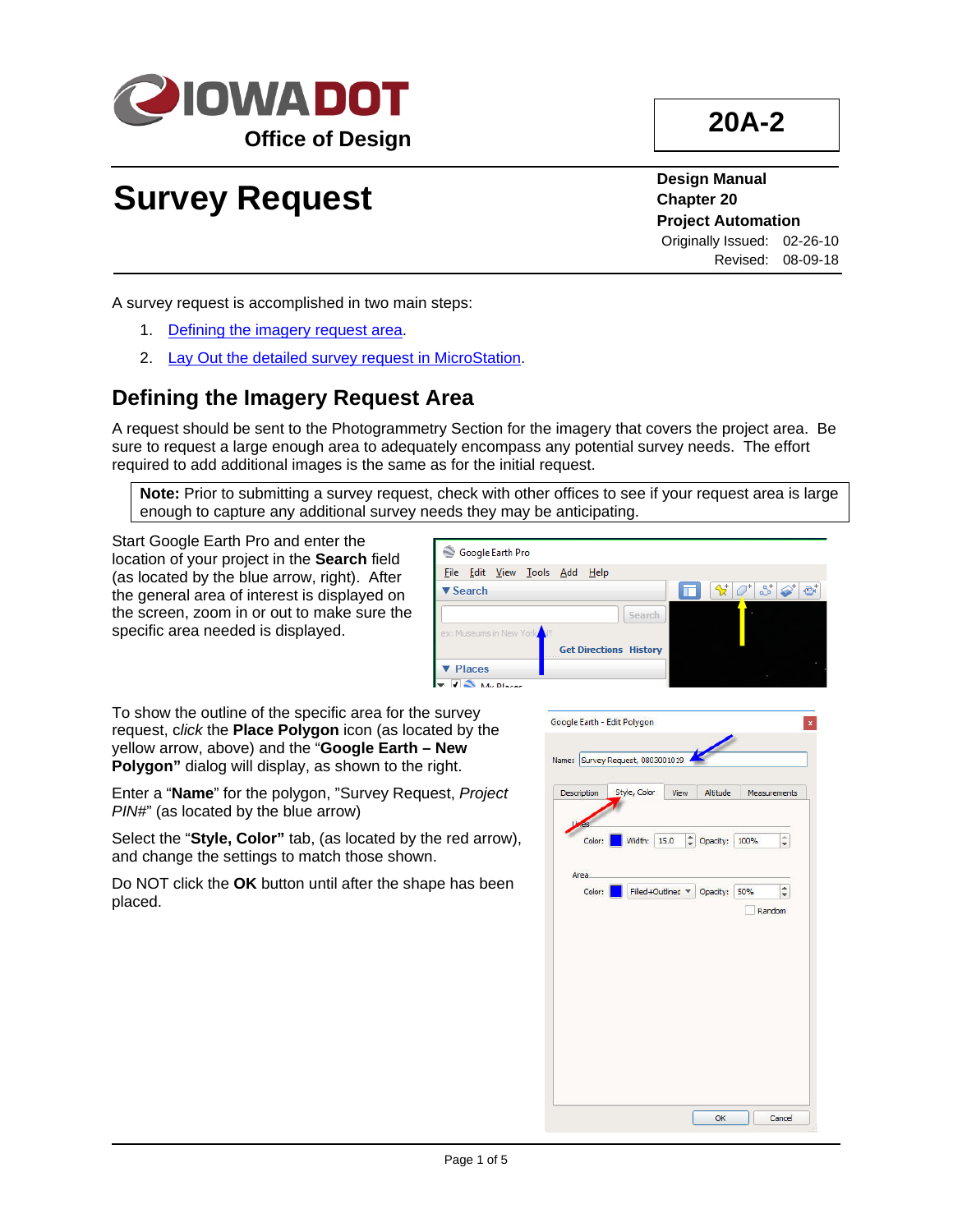To place the polygon that will visually define the Survey Request Area, place points (left-click) to define the area, as shown to the right. The shape will not begin to display until at least three points have been placed, and will continue to change shape when additional points are placed. When the polygon shape placement is complete, click the **OK** button to accept the shape. The " **Google Earth - New Polygon**" dialog will disappear.



**Note:** This shape is defining only an approximate area of survey need. If there is any doubt on the size of the shape needed, make it larger. This shape will only be used to obtain the correct aerial imagery files that will be used to create the detailed survey request layout.

The **Name** of your newly defined polygon should now display in the list under the **"Google Earth > Places"**  tab, as shown by the arrow to the right.

If a different shape is needed, highlight the name of the existing shape in the **Places** list and delete it using the keyboard delete key. Recreate a new shape as described above.

## Google Earth Pro

|                             |                                   | <u>File Edit View Tools A</u> dd <u>H</u> elp |                               |        |
|-----------------------------|-----------------------------------|-----------------------------------------------|-------------------------------|--------|
| $\blacktriangledown$ Search |                                   |                                               |                               |        |
|                             |                                   |                                               |                               | Search |
|                             |                                   | ex: Museums in New York, NY                   |                               |        |
|                             |                                   |                                               | <b>Get Directions History</b> |        |
|                             |                                   |                                               |                               |        |
|                             |                                   |                                               |                               |        |
| ▼ Places                    |                                   |                                               |                               |        |
|                             | $\mathbb{Z} \bigotimes$ My Places |                                               |                               |        |
|                             |                                   | le V E Sightseeing Tour                       |                               |        |
|                             |                                   | Make sure 3D Buildings                        |                               |        |
|                             |                                   | layer is checked                              |                               |        |
|                             |                                   | Survey Request, 0803001019                    |                               |        |
|                             |                                   | <b>Temporary Places</b>                       |                               |        |
|                             |                                   |                                               |                               |        |

The **Roads Layer** must be toggled ON ( $\times$  as shown to the right) so the Street and Highway names will be displayed when printing the Imagery Request.

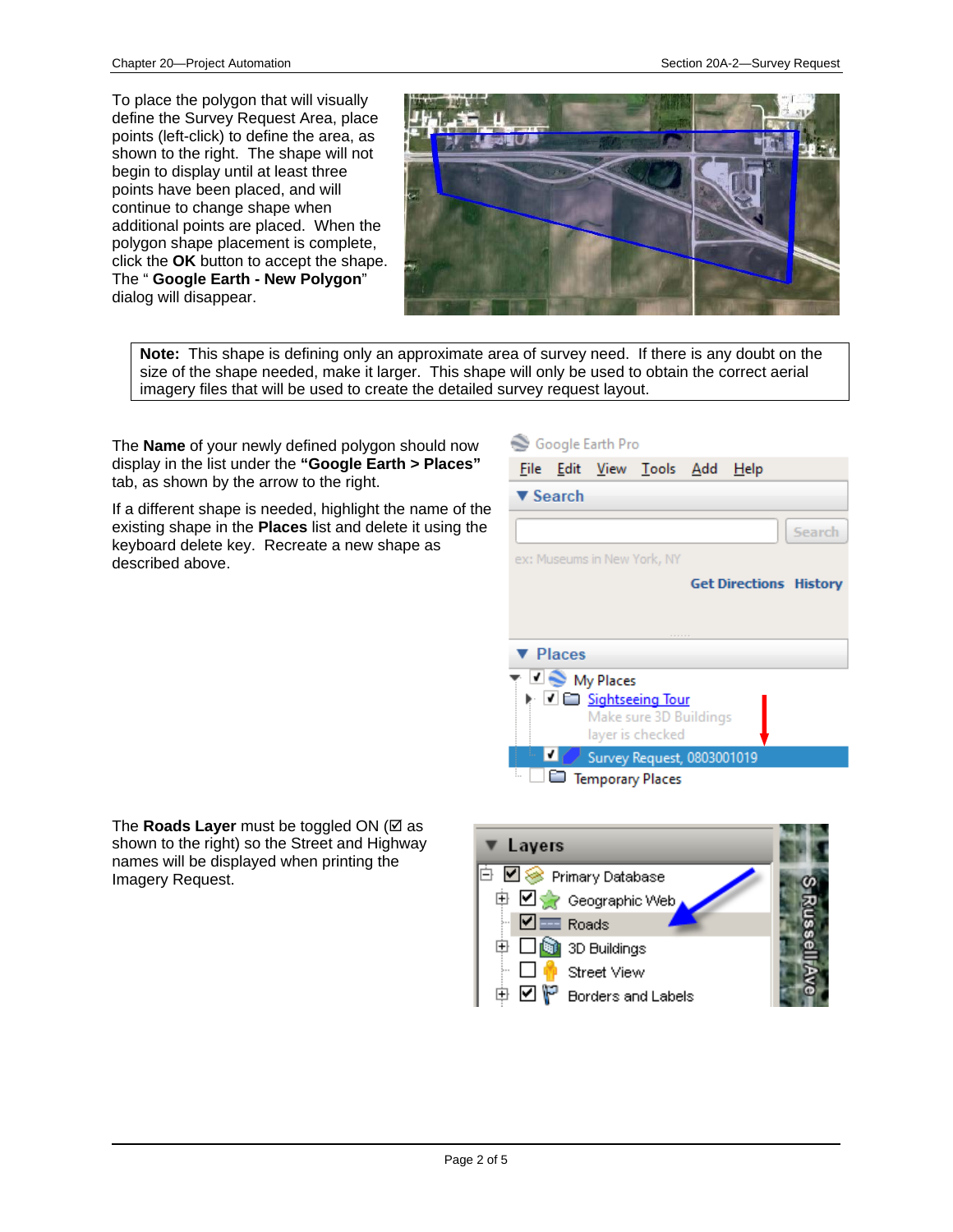Before printing, correct any rotation manipulation of the Google Earth image so that North is at the top. To do this, *left-click* on the small "N" located in the direction indicator (shown by the yellow arrow at the right). This will cause the image orientation to be corrected and rotated automatically so that North will be at the top.

Next you will need to correct any view tilt. Hold the shift key and mouse scroll towards yourself until the image looks like a flat map.

**NOTE:** The "Rotate, Move, Zoom in and Zoom Out" tools, (shown at the right), are located at the upper right corner of the image. If they are not visible, move the cursor to that area of the screen and they should appear, similar to as shown.



Using either *File -> Print* or the **Print Button** as shown below starts the Map and Legend creator.

| Edit <u>V</u> iew<br>- File<br><u>T</u> ools <u>A</u> dd <u>H</u> elp<br>$\mathbb{R}$<br>$ \mathcal{Y} \mathcal{O}^* \mathcal{S}  \mathcal{O} \mathcal{O} $ (0) $\mathcal{Z}$ $ \mathcal{O} $<br>$\mathbb{R}$<br>蕨<br>日<br><b>B</b><br>▼ Search | Google Earth Pro |  |
|-------------------------------------------------------------------------------------------------------------------------------------------------------------------------------------------------------------------------------------------------|------------------|--|
|                                                                                                                                                                                                                                                 |                  |  |
|                                                                                                                                                                                                                                                 |                  |  |

First Edit the Map Title by clicking on the map title box pictured to the right (your legend will be populated with any features in the field of view being printed) and edit the text in the pop up word editor window shown below. Close the editor window when done to save the changes. You can then resize the Title Box to properly fit the text.



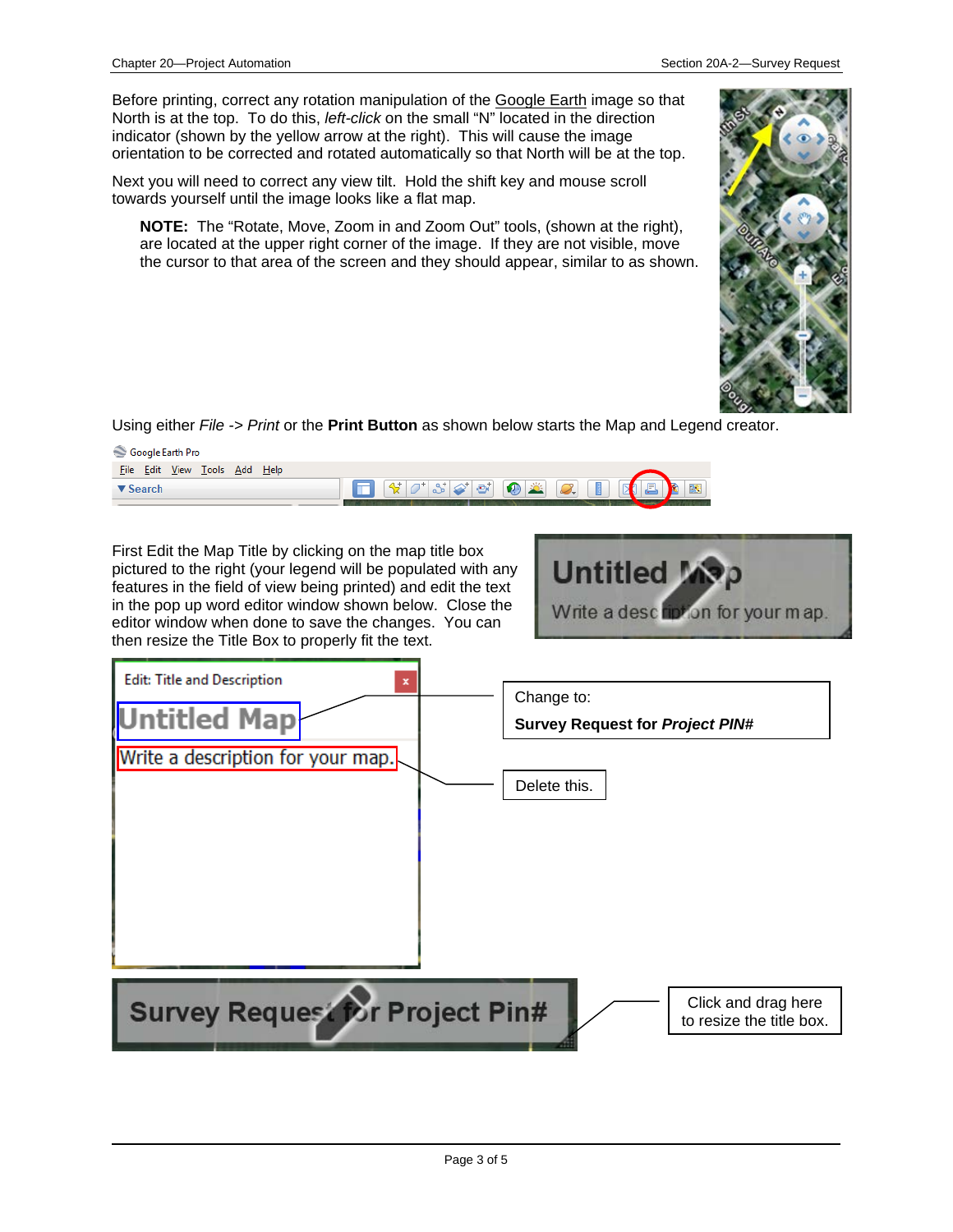

**Note:** The Scale, North Arrow, and the Google Earth Watermark can all be moved.

Now that everything is setup, click the Save Pdf... button.<br>
Socale Earth Pro

| File Edit View Tools Add Help |                                               |
|-------------------------------|-----------------------------------------------|
| $\blacktriangledown$ Search   |                                               |
| Search                        | Map Options v Page Setup D v Print Save PDI X |

Follow the windows save file prompt to create the "Imagery Request PDF file".

After the "Imagery Request PDF file" has been created, the Imagery Request can be submitted to Photogrammetry by email, with a link to the PDF file.

Example Imagery Request

#### <span id="page-3-0"></span>**Lay Out the Detailed Survey Request in MicroStation**

After receiving notification from Photogrammetry that the imagery is available, the file should be located in the project Photo folder, with a ".ras" (raster) file extension.

A new 2D file should be created using the 2D seed file in the Copy Seed program. For details on the Copy Seed program, see section 21C-54.

In the new 2D file, attach the ".ras" imagery file as a reference file.

It is important that the survey request shape(s) placed in this file include all necessary areas, but none that are not needed. The survey process is very time consuming and expensive. It can easily take from six months to one year to get additional survey completed. It is necessary to make effective use of the surveyor's time. The "ground survey" process typically picks up the items in the table below.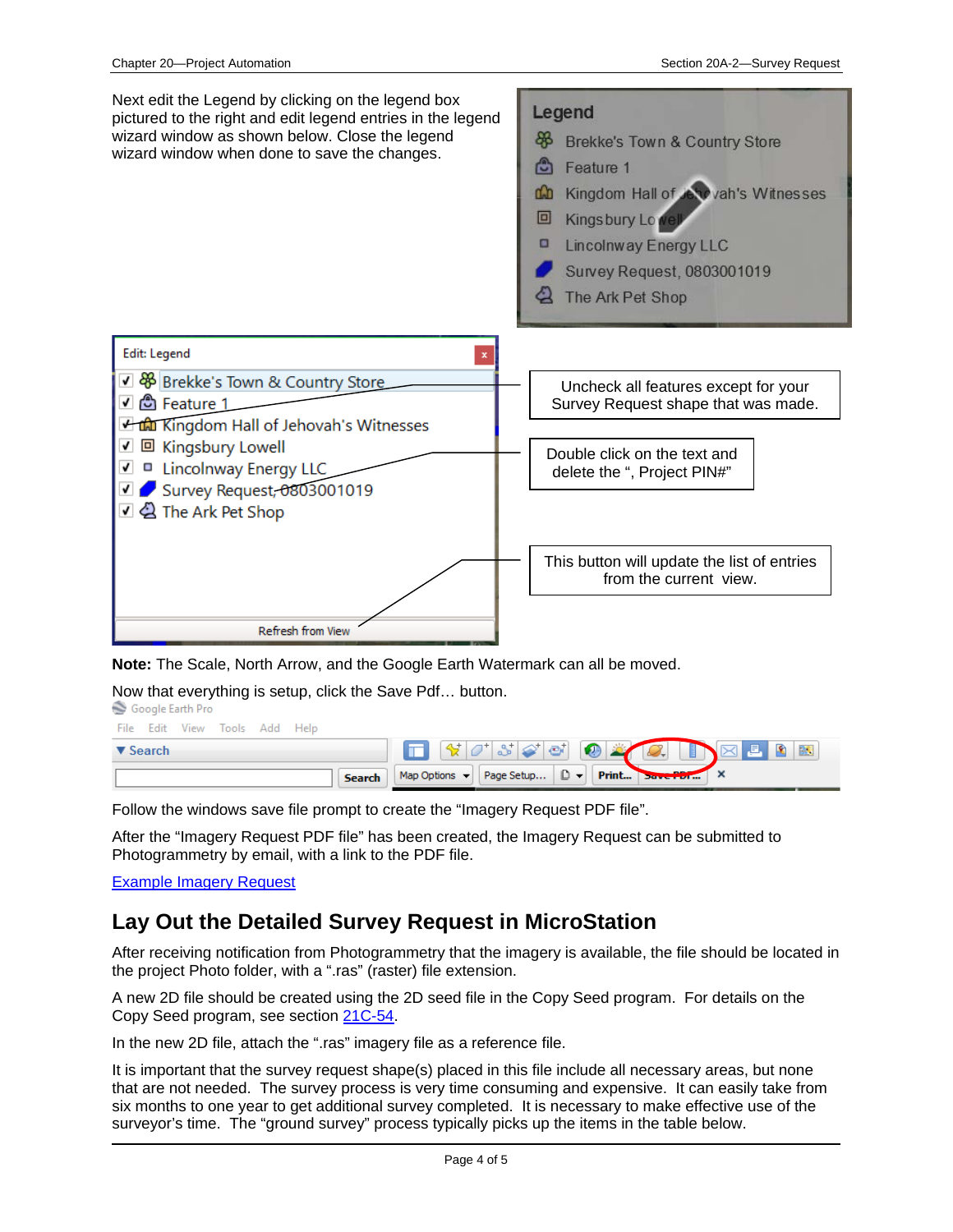| The intervals are adjusted at the Surveyor's discretion |                                                |  |  |
|---------------------------------------------------------|------------------------------------------------|--|--|
| <b>Feature</b>                                          | <b>Approximate interval for shots</b>          |  |  |
| Centerline                                              | 50 feet                                        |  |  |
| Edge of Pavement                                        | 50 feet                                        |  |  |
| <b>Edge Returns</b>                                     | 2 to 20 feet, depending on grade changes       |  |  |
| Draws and other Breaklines                              | As needed by topography                        |  |  |
| Culverts or other drainage structure                    | Any that fall within the limits of the request |  |  |
| Side Roads                                              | Only the amount included in the request        |  |  |

If other key items are needed, this should be addressed in the survey request.

Two shapes should be placed in the file: one that defines the limits of the field survey (blue, at 50% transparency), and one that defines the limits of the Photogrammetric survey (red, at 50% transparency).

The shape(s) placed should be complex MicroStation shape(s). If individual lines were used to define the boundary, the "Create Complex Shape" tool (as shown at the right) should be used to convert the individual lines into a single complex shape.



The field survey request should be dimensioned, as much as possible, to make it easier for the field personal to determine where to start and stop the survey. After the shape(s) are complete, an e-mail should be sent to the Photogrammetry section and Preliminary Survey section with a link to the file containing the defined survey limits. The model from this file will be copied into either the appropriate Photo or Preliminary Survey file(s). The date of the Survey Request will be saved within the model name. As additional survey requests are made, additional dated models will be added.